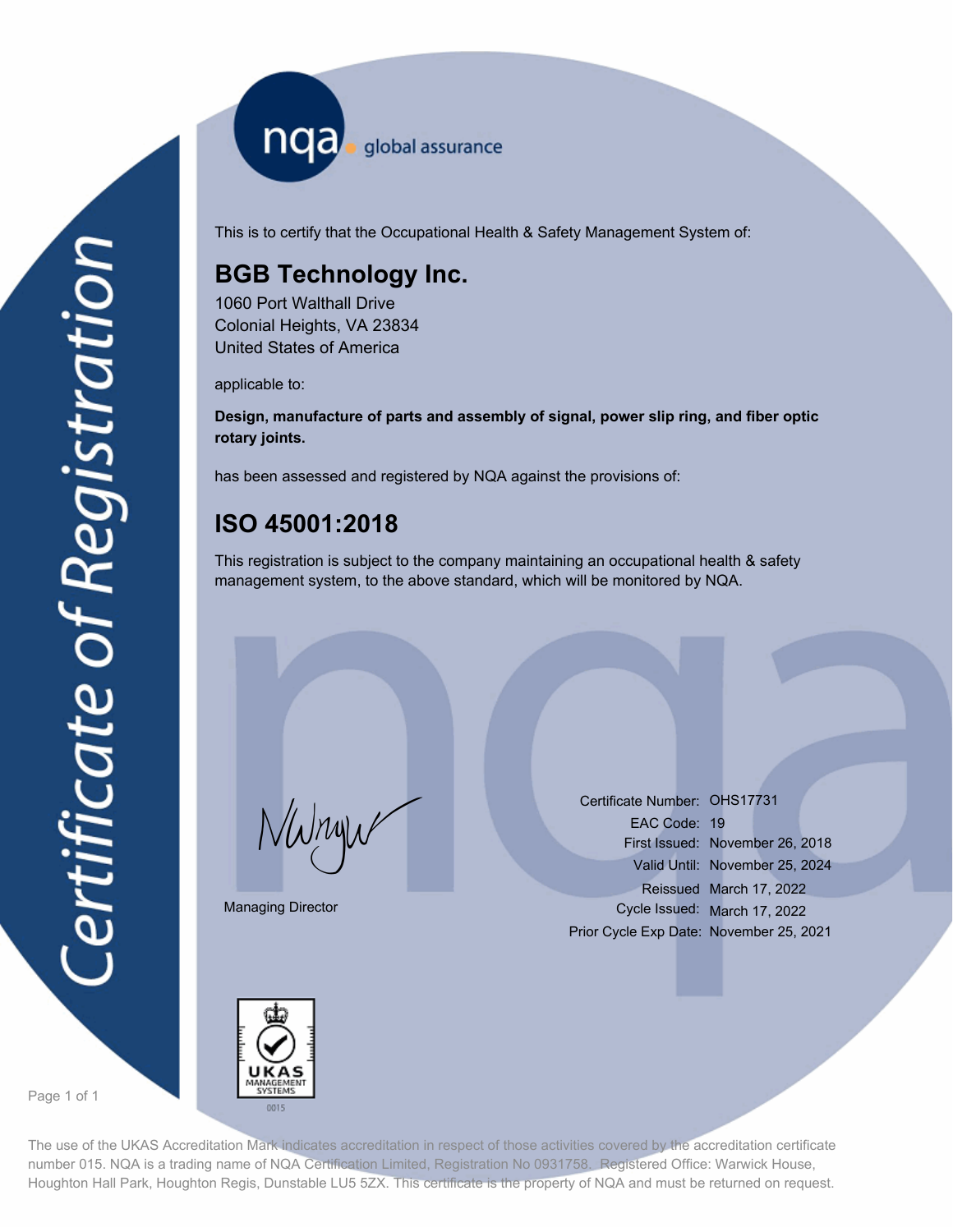nqa <sub>global assurance</sub>

This is to certify that the Environmental Management System of:

## **BGB Technology Inc.**

1060 Port Walthall Drive Colonial Heights VA 23834 United States of America

Applicable to:

**Design, manufacture of parts and assembly of signal, power slip ring, and fiber optic rotary joints.**

Has been assessed and approved by National Quality Assurance, U.S.A., against the provisions of:

# **ISO 14001:2015**

For and on behalf of NQA, USA.

Mus



Certificate Number: EN17268 EAC Code: 19 Certified Since: November 26, 2018 Valid Until: November 25, 2024 Reissued: March 17, 2022 Cycle Issued: March 17, 2022

Prior Cycle Exp Date: November 25, 2021

Page 1 of 1

This approval is subject to the company maintaining its system to the required standard, which will be monitored by NQA, USA, 289 Great Road, Suite 105, Acton, MA 01720, an accredited organization under the ANSI National Accreditation Board.